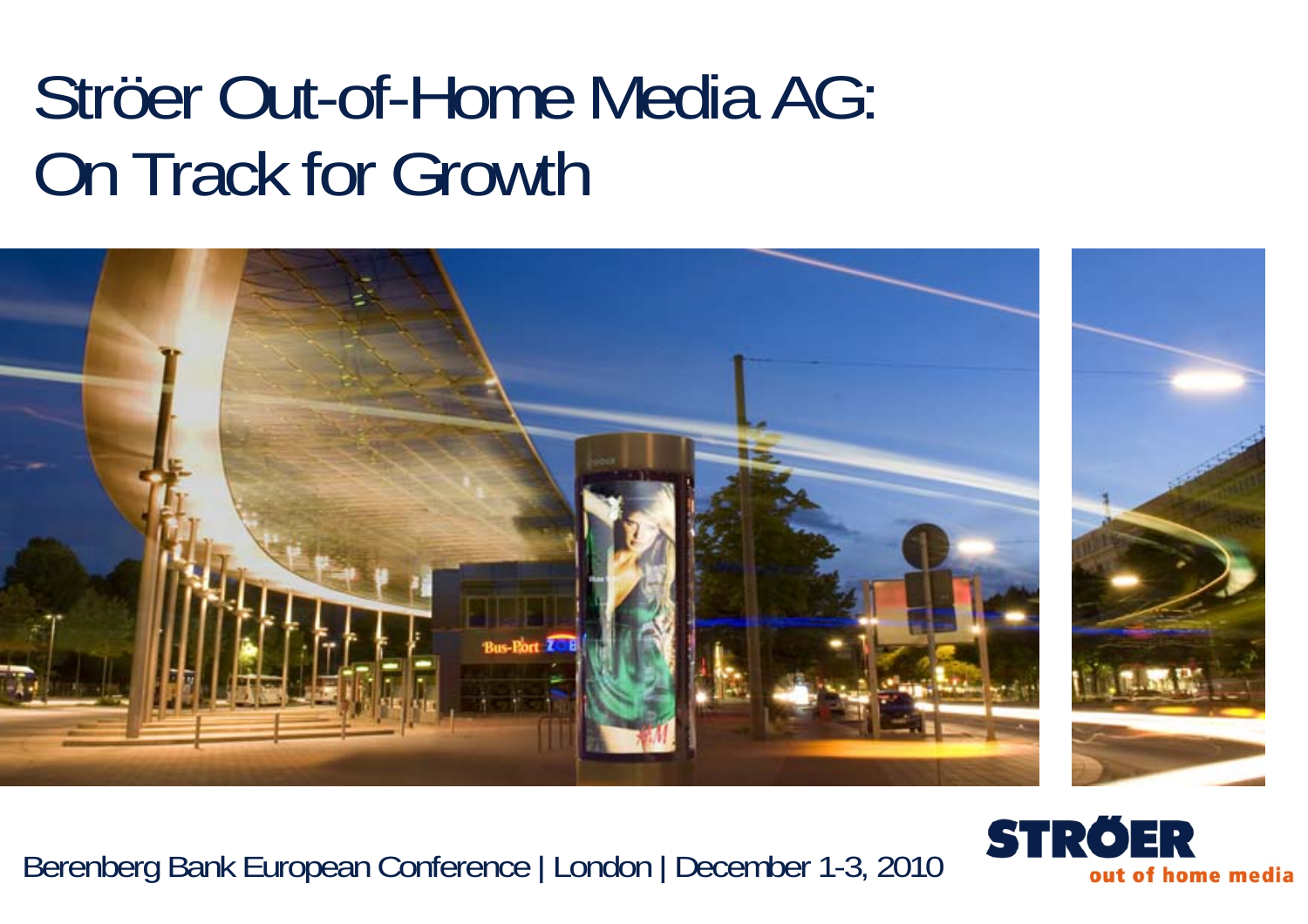### **# 1 operator in underpenetrated and very attractive growth markets**



#### **23% of revenues generated from emerging markets (1)**

Source: Company Information

(1) Ströer 2009\* shows full consolidation of Ströer Turkey in 2009 assuming Ströer Turkey's stake had been increased from 50% to 90% at Jan 1, 2009.



Note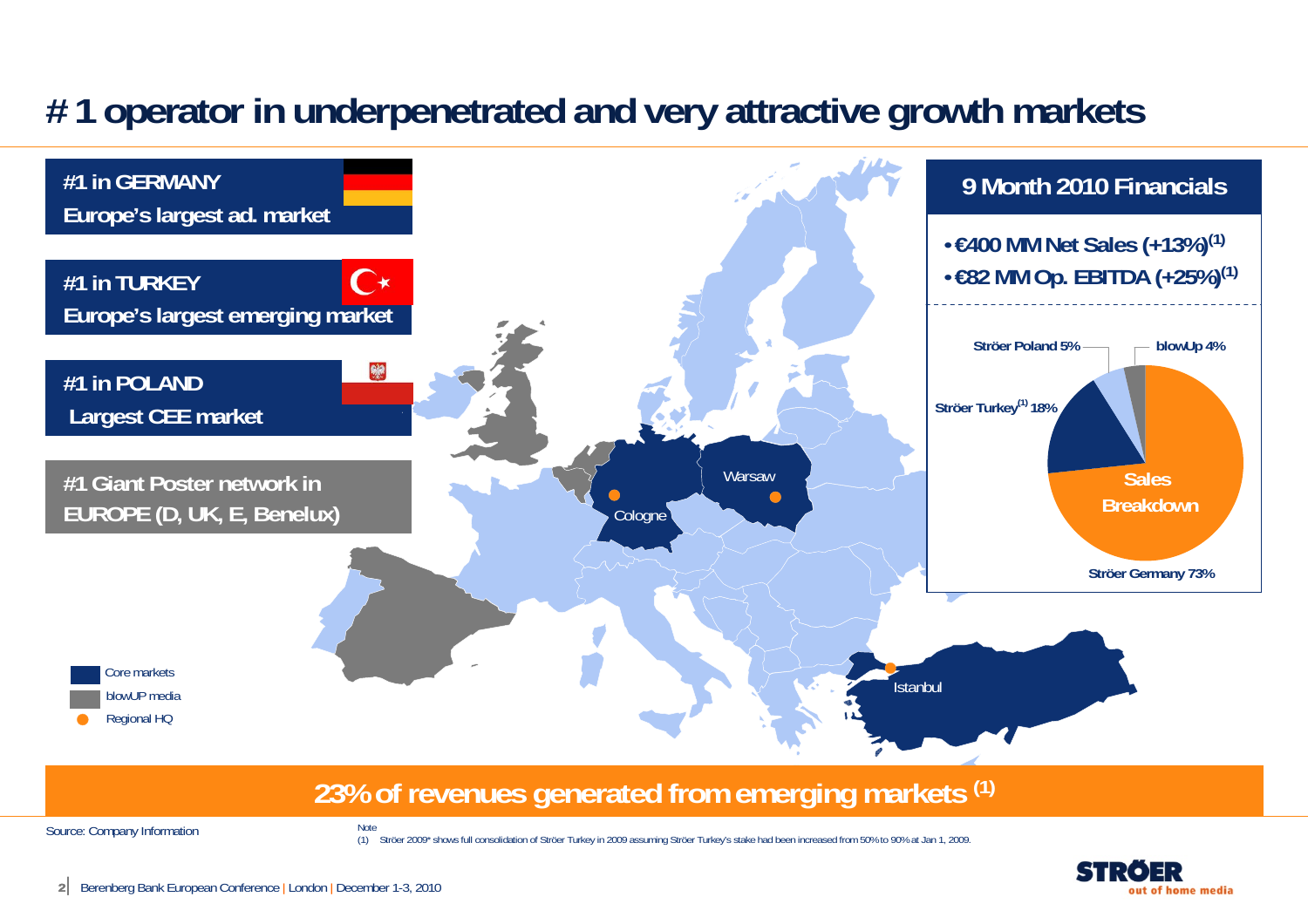### **State-of-the-art product portfolio with favorable margin and capex profile**



out of home media

**3**Berenberg Bank European Conference | London | December 1-3, 2010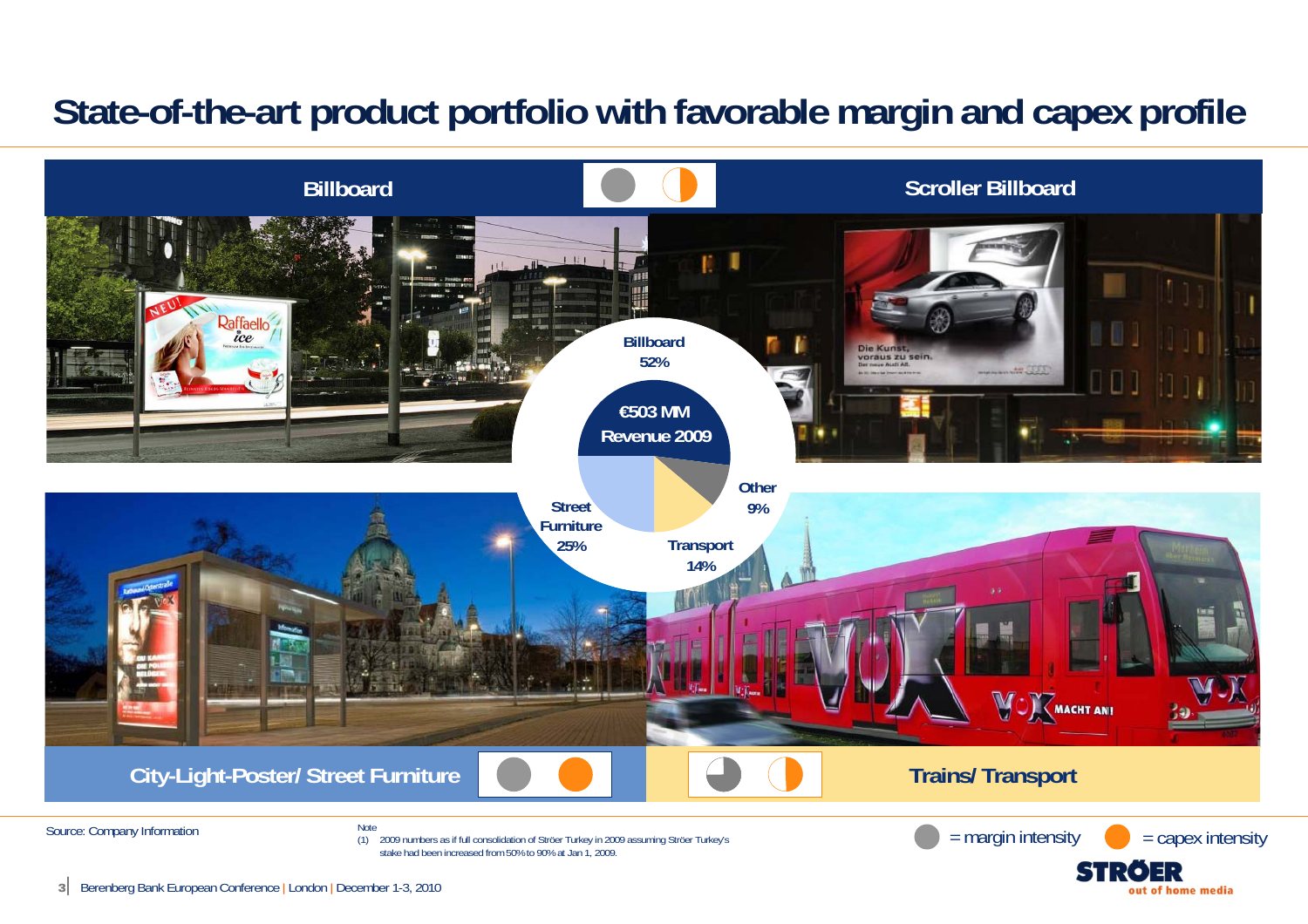

### **Highlights: Macro picture and company progress on track**

| <b>Markets</b>                       | • Strong GDP development, particularly in Turkey and Germany<br>• Share of Print and Radio affected by ongoing structural growth of OOH<br>• National and international Giant Poster markets recovered                                             |
|--------------------------------------|----------------------------------------------------------------------------------------------------------------------------------------------------------------------------------------------------------------------------------------------------|
| <b>Projects</b>                      | • Closing of 40% acquisition Ströer Turkey completed at beginning of September<br>• Closing of News Outdoor Poland acquisition completed end of October<br>• Roll-out of Premium Billboard and Out-of-Home Channel on track                        |
| <b>Financial</b><br><b>Structure</b> | ■ IPO completed with gross proceeds of $€288$ MM<br>Repayments of loans in Germany and Turkey in the amount of some $\epsilon$ 150 MM<br>■ Strong deleveraging with Net debt down to €301 MM                                                       |
| <b>Contracts</b>                     | • Public contract portfolio in even better shape than beginning of this year<br>• No German tenders expected for tier 1, tier 2 and tier 3 cities before 2013<br>• 2 tenders for German public contracts in smaller cities pending (Mainz, Lübeck) |

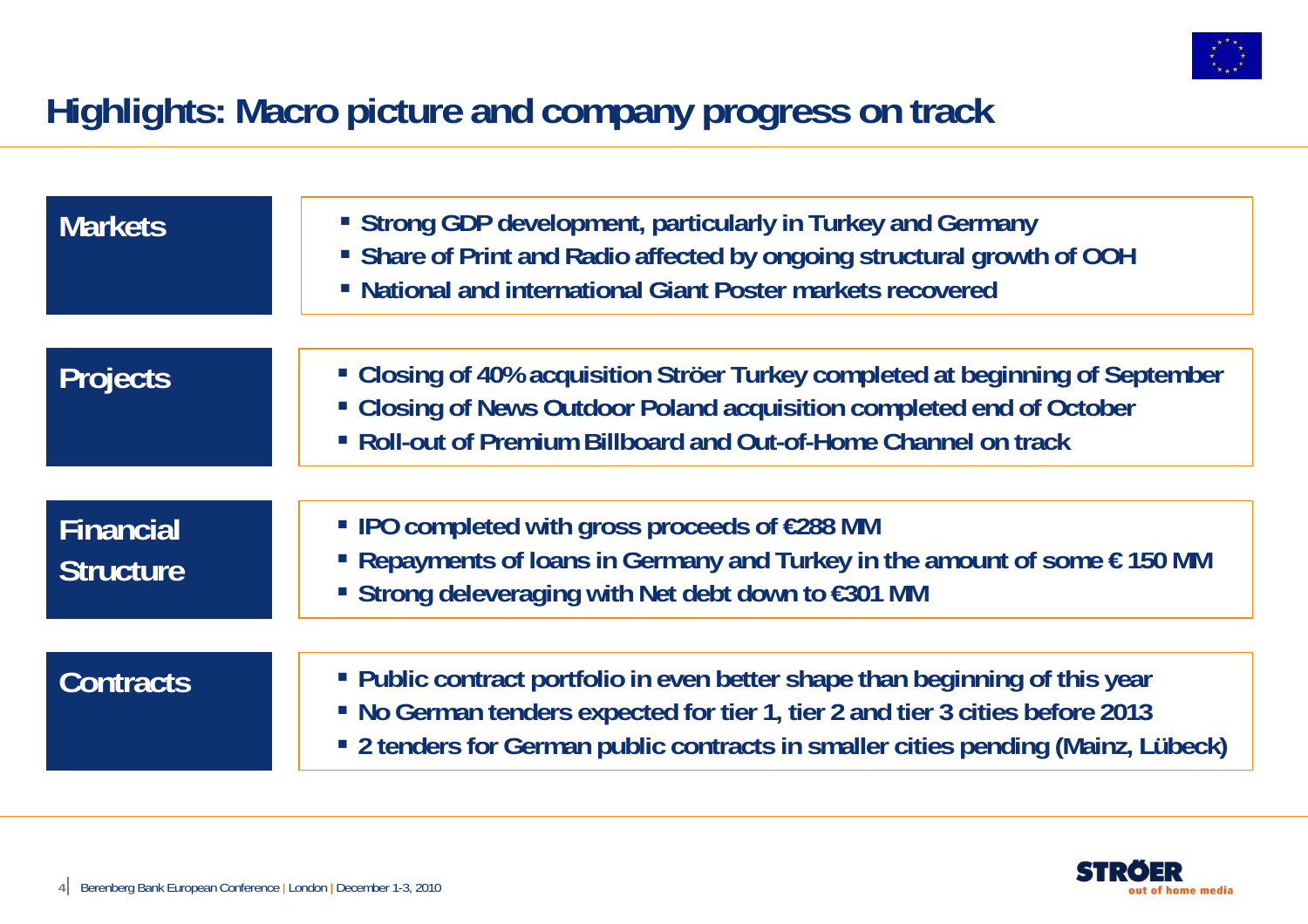

### **Overview Key Financials: Strong trading in Q3 2010 and 9M 2010**

| $\in$ MM                                                             | Q3 2010      |                     | 9M 2010      |                      |
|----------------------------------------------------------------------|--------------|---------------------|--------------|----------------------|
| <b>Revenues</b>                                                      | 126.9        | $+14.6%$            | 369.1        | $+12.2%$             |
| incl. 100% Ströer Turkey <sup>(1)</sup>                              | 134.1        | $+13.0%$            | 399.8        | $+13.4%$             |
| Organic Growth <sup>(2)</sup>                                        | $+9.6%$      |                     | $+9.9%$      |                      |
| incl. 100% Ströer Turkey <sup>(1)</sup>                              | $+11.4%$     |                     | $+11.8%$     |                      |
| <b>Operational EBITDA</b><br>incl. 100% Ströer Turkey <sup>(1)</sup> | 22.4<br>23.0 | $+13.8%$<br>$+6.5%$ | 74.8<br>81.7 | $+24.9%$<br>$+25.2%$ |
| Net Adjusted Income <sup>(3)</sup>                                   | 1.4          | $+1.0$              | 13.2         | $+11.7$              |
| Free Cash Flow(4)                                                    | $-62.0$      | $-62.4$             | $-58.8$      | $-57.9$              |
| Net Debt $(5)$                                                       |              |                     | 301.4        | $-39.2%$             |

- Notes
- (1) Ströer Shows full consolidation of Ströer Turkey assuming Ströer Turkey's stake had been increased from 50% to 90% at 1 Jan 2009.
- (2) Organic Growth = excludes foreign exchange effects and effects from (de-) consolidation and discontinuation of businesses
- (3) Operational EBIT net of financial result adjusted for exceptional items, amortization of acquired intangible advertising rights and normalised tax expense (31.7% tax rate)
- $(4)$  Free Cash Flow = Operating Cash Flow Investing Cash Flow
- **5** $5\vert$  (5) Net Debt = Financial Liabilities minus Cash (excl. hedge liabilities)

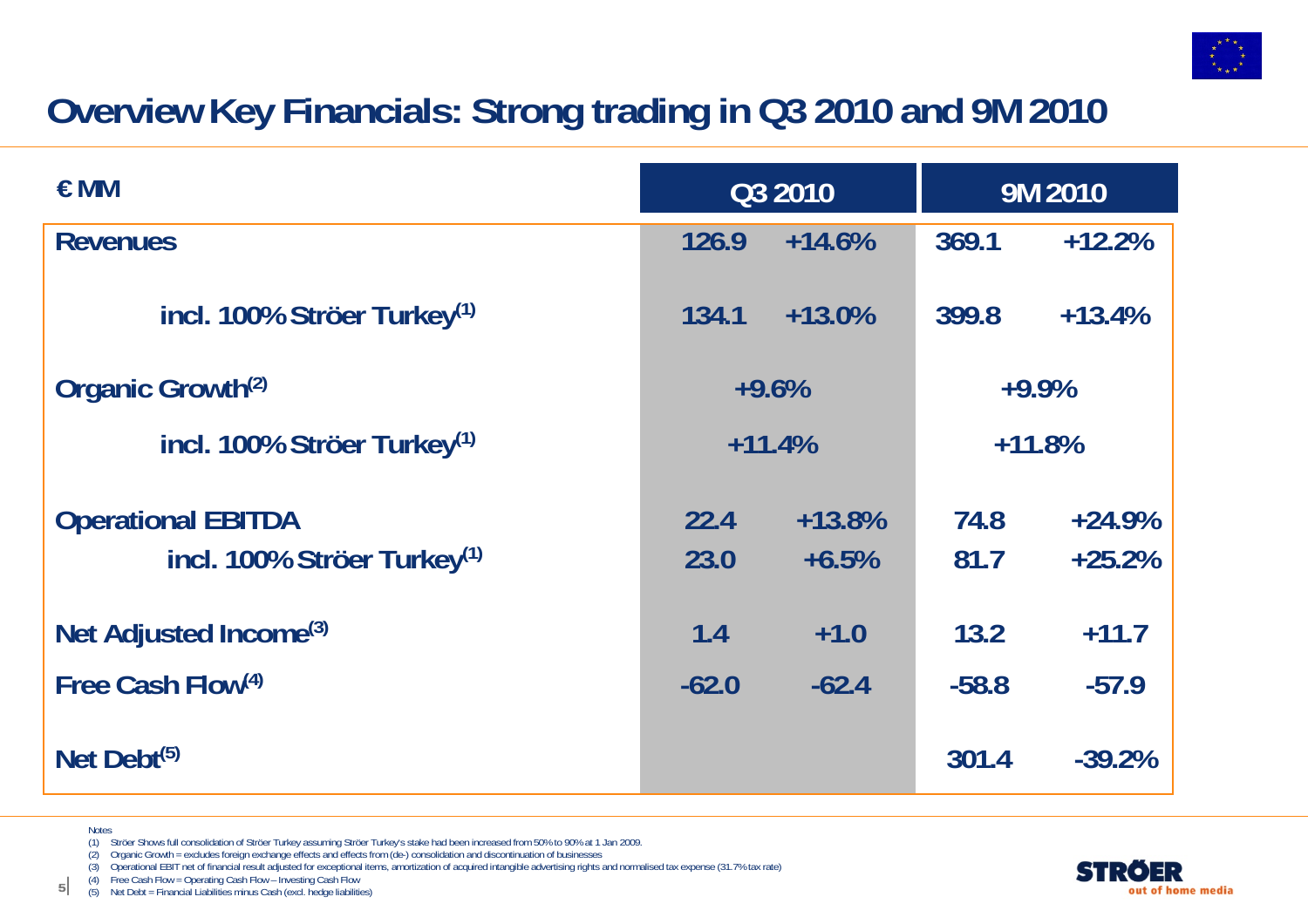### **Germany - Out-of-Home-Channel roll-out: First national digital network**

#### **Unique Selling Propositions**

- F. **Moving images like TV with high emotions and short lead times**
- r. **Reach of German population more than 20 percent**
- F. **Time-based pricing depending on hours and target groups**

#### **Roll-Out Status on Track**

- $\overline{\phantom{a}}$ **Majority of locations already approved**
- $\overline{\phantom{a}}$ **First installation started in selected stations**
- $\overline{\phantom{a}}$ **Already sold out in December with top brands:**





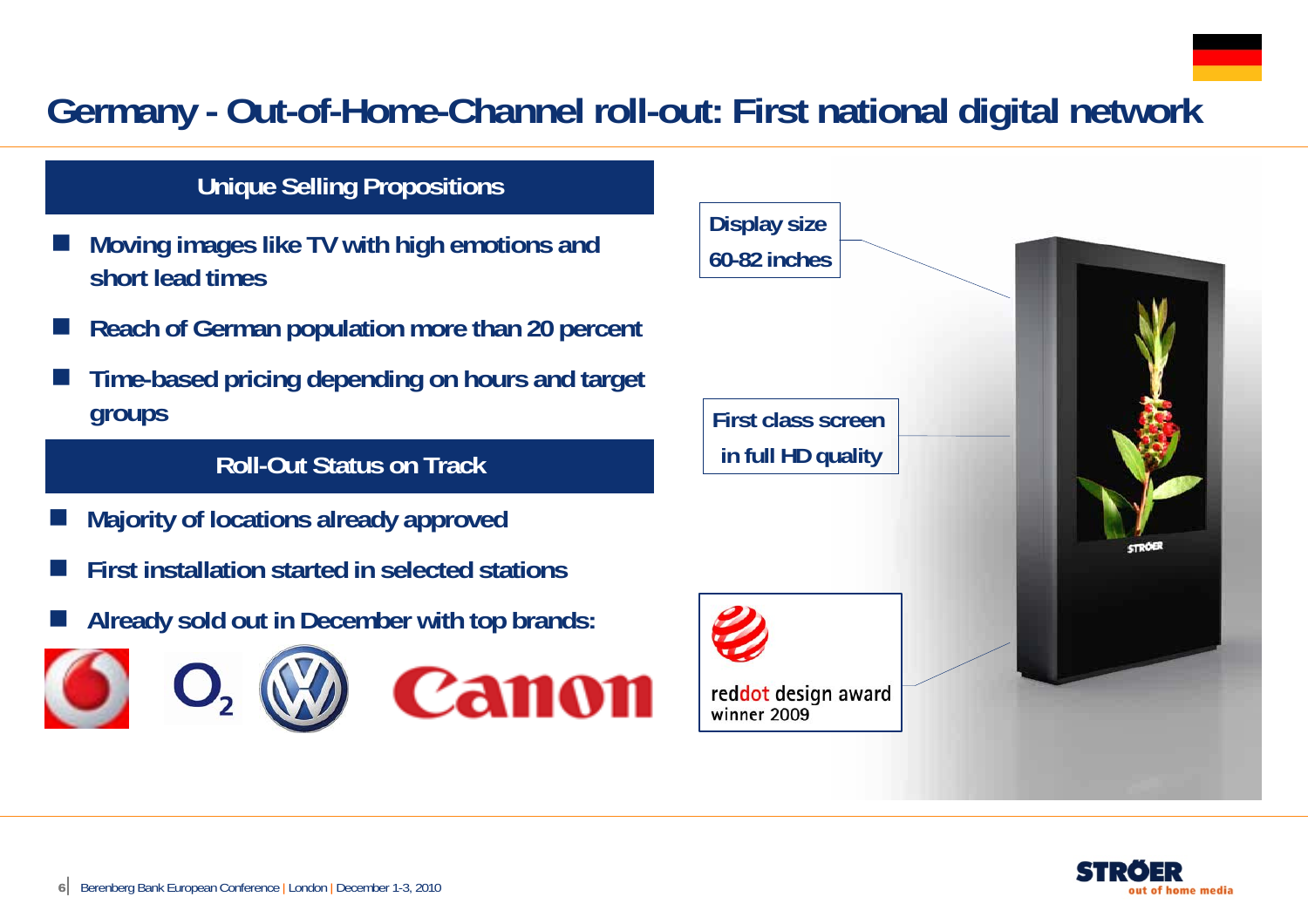

### **Germany - Premium BB roll-out: High quality boards @ high-reach locations**

#### **Key Features are Compelling**

- F. **First back-lit and glass-covered Scroller Billboard in 9qm format**
- F. **Single selection allows geo-targeting around special Point of Interest**
- F. **Introduction at highly sought after locations with excess demand**

### **Roll-Out Status on Track**

- $\overline{\phantom{a}}$  **Up to 500 sites bookable in first half of 2011 (permits at hand)**
- F **Installation started in Tier I cities**
- $\overline{\phantom{a}}$  **New pricing system with positive feedback from outdoor specialists**





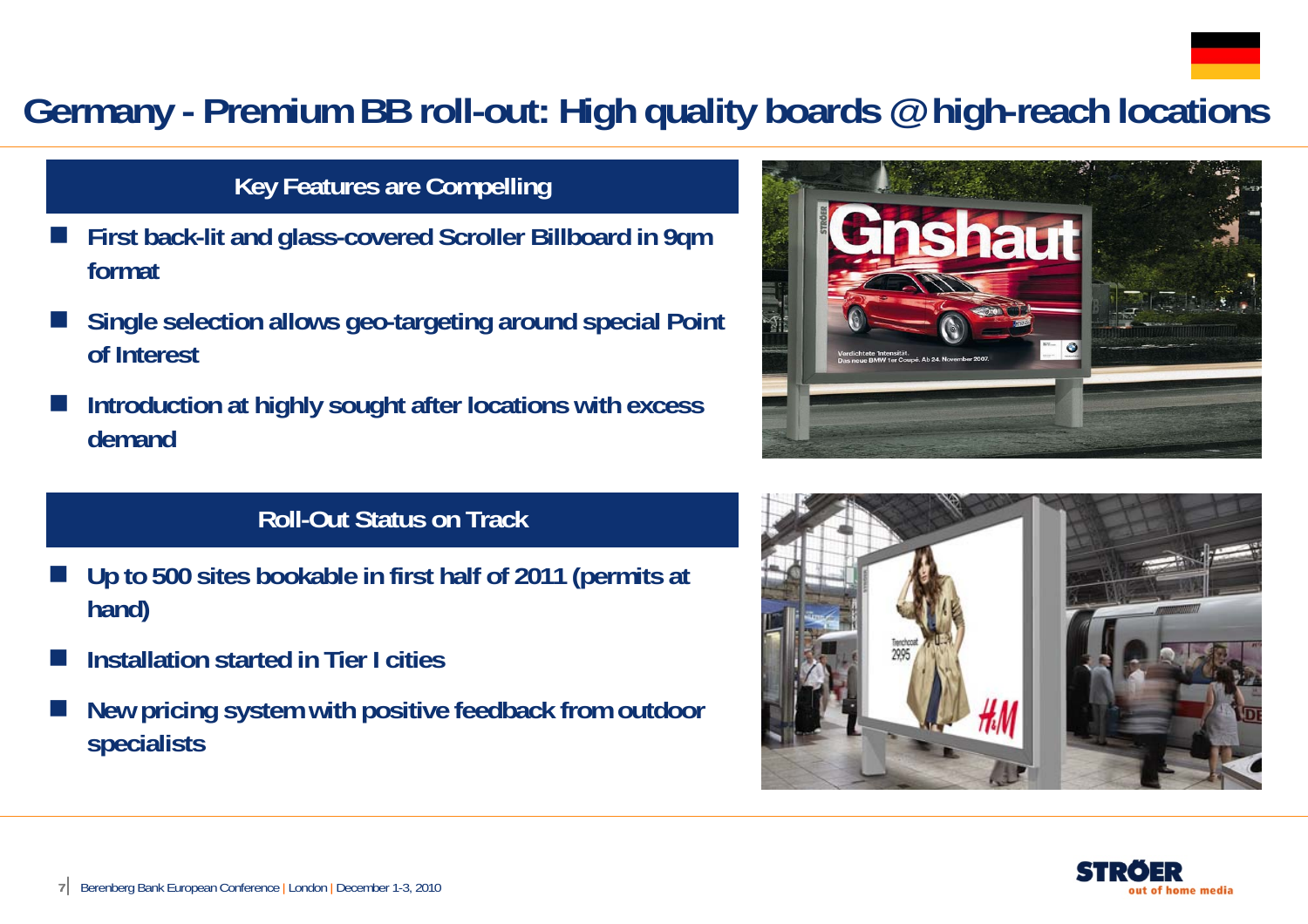### **Germany - BrandScience: OoH boosts efficiency in FMCG media campaigns**

| The Study Concept of BrandScience <sup>(1)</sup>                                                                                                                                |                                                                                                                                                 |  |  |  |  |  |
|---------------------------------------------------------------------------------------------------------------------------------------------------------------------------------|-------------------------------------------------------------------------------------------------------------------------------------------------|--|--|--|--|--|
| Objective:<br>Research the impact of OoH on advertising<br>effectiveness in mixed media campaigns                                                                               | Measurement:<br>Share in sales attributable to advertising media,<br>Return-on-Investment (RoI) <sup>(2)</sup>                                  |  |  |  |  |  |
| <b>Study Confirms OoH Making TV Work Even Harder</b>                                                                                                                            |                                                                                                                                                 |  |  |  |  |  |
| Average share in media spend <sup>(3)</sup><br>Average share in sales<br>attributable to media campaigns<br>Other<br>2.5%<br>Print<br>27.2%<br>Print<br>27.0%                   | Rol <sup>(2)</sup> of TV<br>€1,34<br>€1,01                                                                                                      |  |  |  |  |  |
| OoH<br>OoH<br>5.6%<br>31.0%<br><b>TV</b><br><b>TV</b><br>42.0%<br>64.7%                                                                                                         | 2x more efficient<br>€0,62                                                                                                                      |  |  |  |  |  |
|                                                                                                                                                                                 | TV+OoH<br>TV+Print<br>TV (mono)                                                                                                                 |  |  |  |  |  |
| <b>OoH: Highest sales efficiency</b><br>(share of sales is 5x share of spend)                                                                                                   | <b>Combination of TV+OoH delivers highest Rol</b><br>(2x higher than TV mono campaign)                                                          |  |  |  |  |  |
| <b>Notes</b><br>Rol defined as gross sales achieved per Euro gross advertising spend<br>(2)<br>Average gross media spend by medium in the campaigns subject to the study<br>(3) | BrandScience is Omnicom Media Group's research and consultancy arm. The study was initiated by FAW e.V., the German OoH advertisers association |  |  |  |  |  |

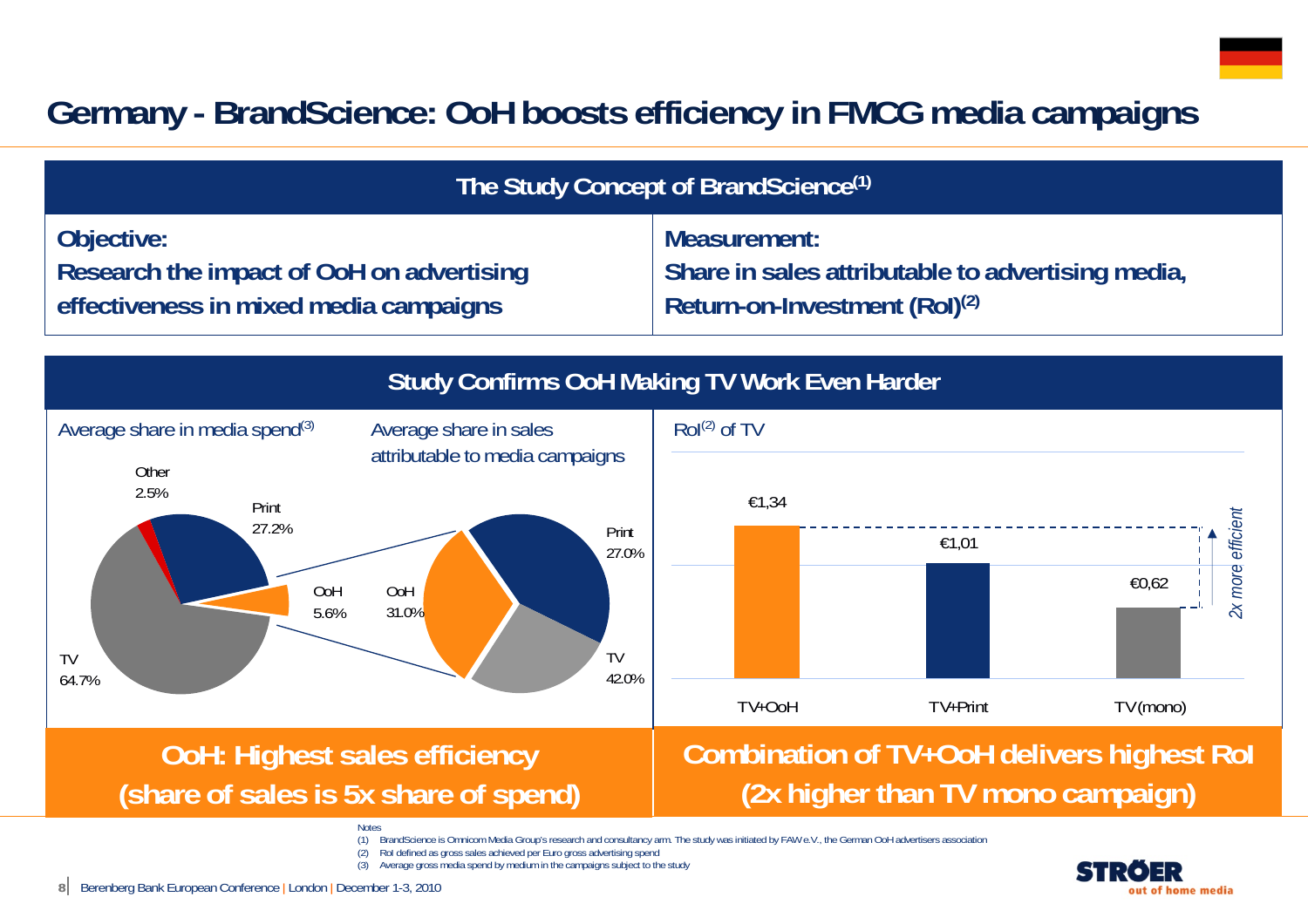## Germany - Case Study **BASE**: OoH key to a strong brand building



#### **Campaign Impact**



### **Higher OoH share in media mix has led to outperformance in all relevant KPIs**

Source: Nielsen Media Research Jan – Jun 2010 excluding internet; RSG Marketing Research

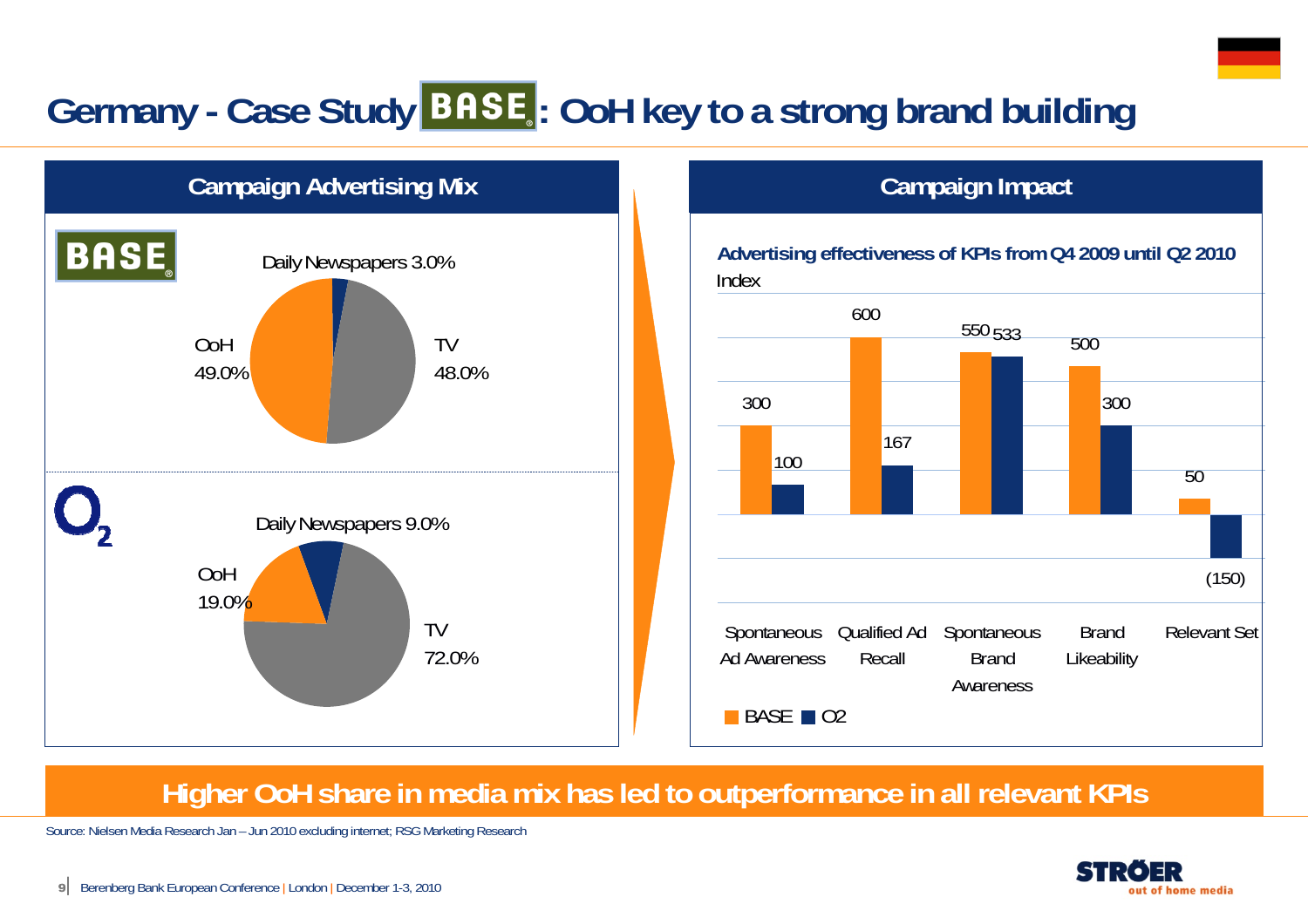

### **Turkey - Dynamic country set for further growth also in 2011**

#### **Key Growth Drivers**

- $\overline{\phantom{a}}$ **Dynamic macro environment (GDP growth 2011E of 10.0%)1**
- $\overline{\phantom{a}}$  **Restrictions on TV air-time: approx. 40% reduction in ad minutes expected accompanied by significant price increase**
- $\overline{\phantom{a}}$ **OoH capacity build-up from new tenders**

#### **Sales & Marketing Initiatives**

- F. **Further promotion of digital business**
- r. **Ensure volume growth (shortening of sales cycles, conversion of static to scrolling)**
- F. **Launch first phase of POSTAR (measurement tool)**







Note(1) Source: Global Insight October 2010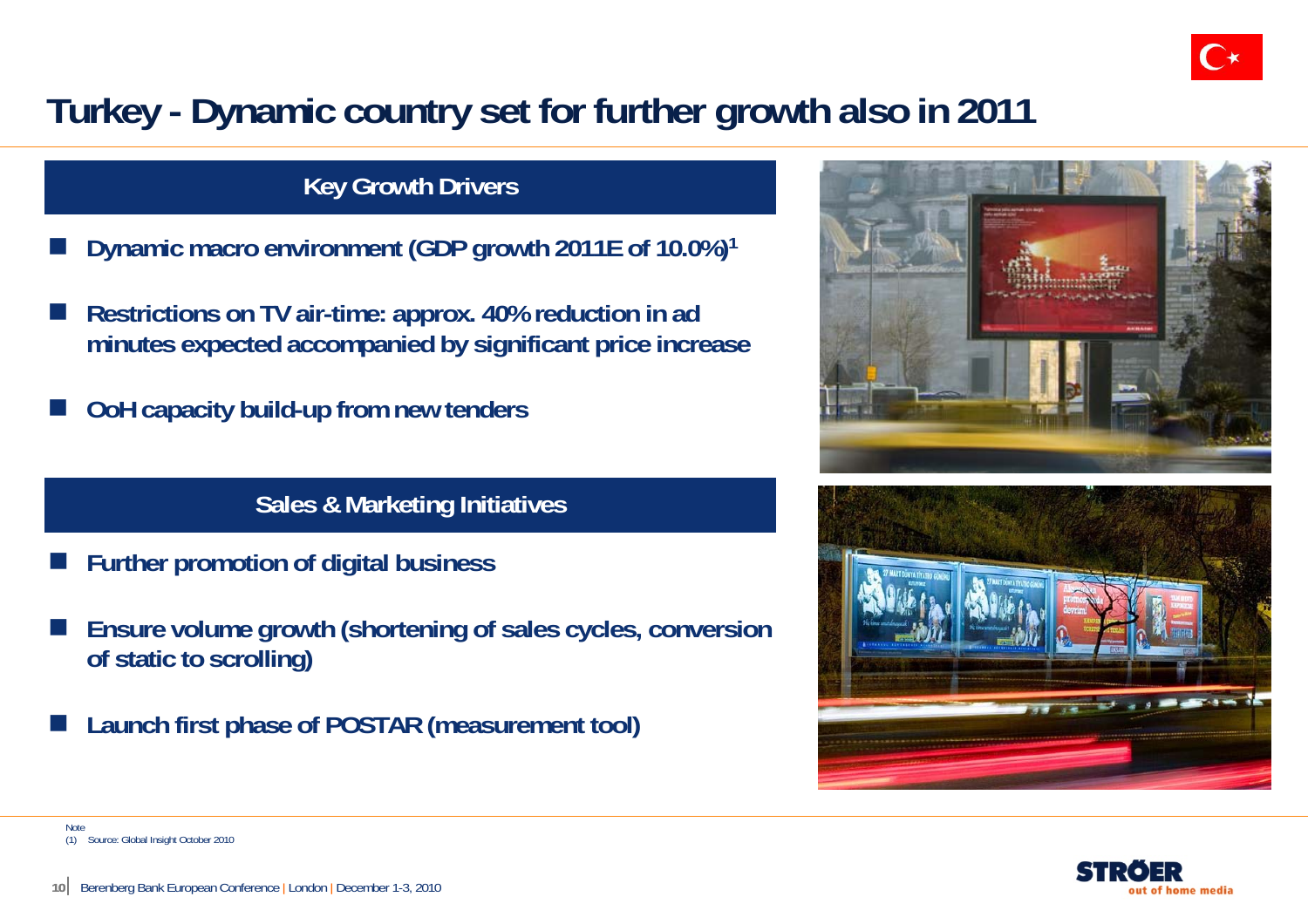### **Poland – Stage set for growth**

#### **Growth Drivers**

- F. **Dynamic macro environment (GDP growth 2011E of 7.8%)(1)**
- F. **Street furniture opportunities in Warsaw**
- F. **Consolidation dividend after NOP acquisition**

#### **Sales and Marketing Initiatives**

- $\overline{\phantom{a}}$  **Shorten sales cycles from 4 to 2 weeks while increasing reach**
- $\overline{\phantom{a}}$  **Establish national campaigns on leading 6x3 portfolio at higher list prices per day**
- $\overline{\phantom{a}}$  **Launch first phase of POSTAR (location measurement system)**





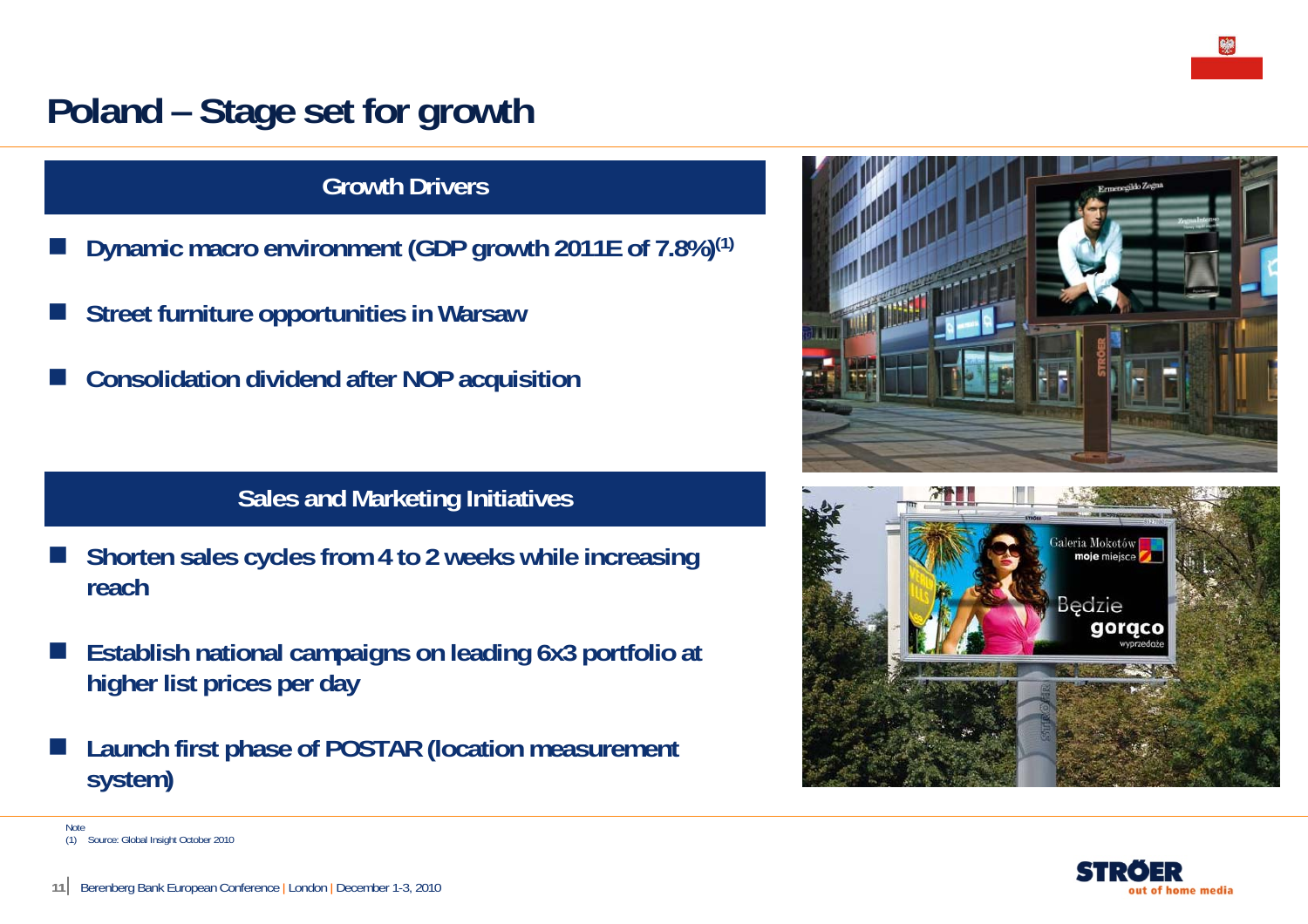### **Poland – Integration of News Outdoor Poland on track**

#### **Restructuring on track**

- F **Overhead reduction key synergy (office closure, headcount reduction, services termination)**
- **Integration of operations underway (sales, IT, assets)**
- **Rebranding of assets started**

**Targeted costs and synergies**

- Π **Restructuring costs: approx. €1 MM (2010)**
- Π **Synergy effects: € 2-3 MM (2011)**





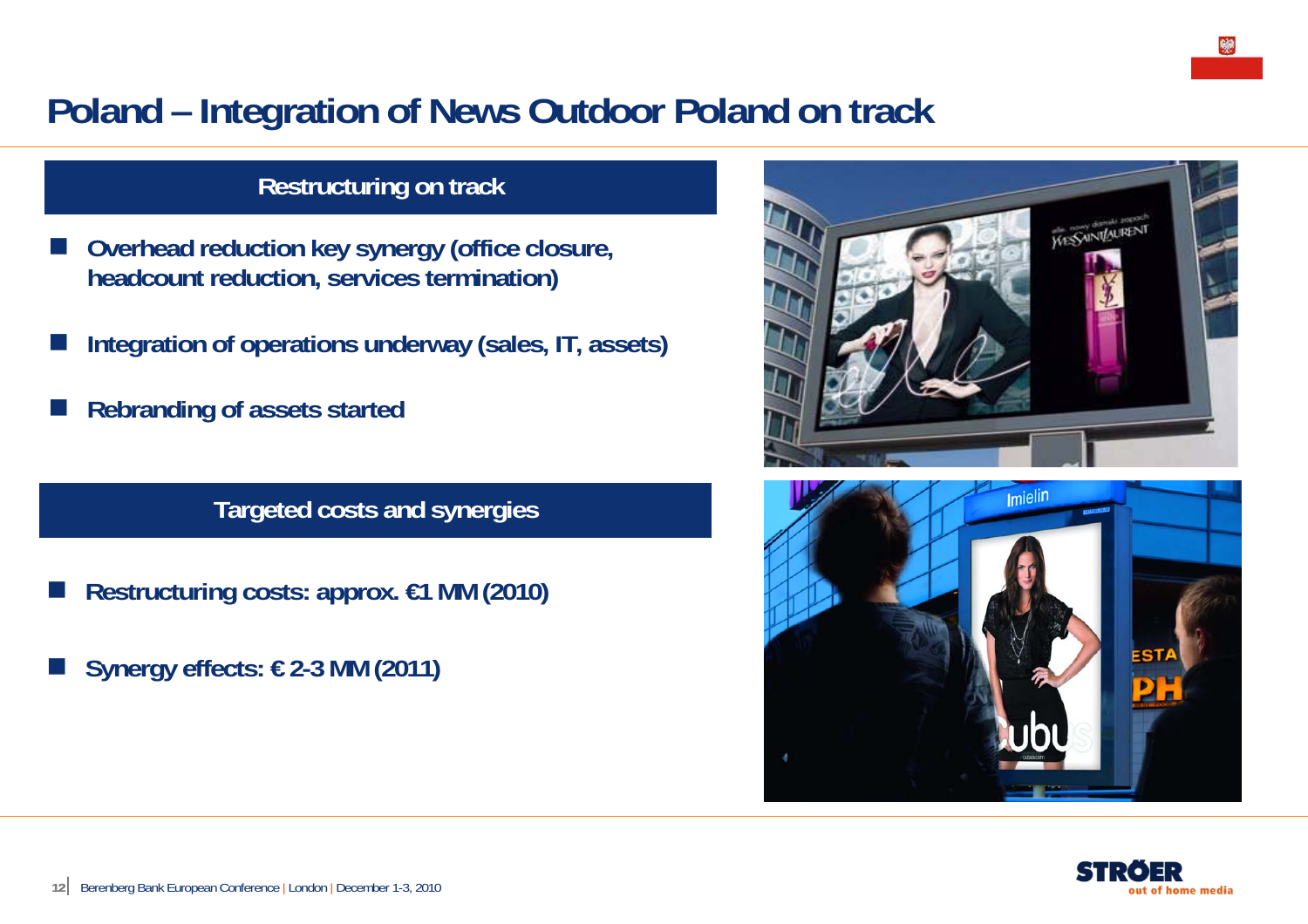### **Our portfolio of public contracts has further strengthened this year**

- п **1 city contract not extended (Wiesbaden/BB)**
- П **Various public contracts renewed (Bochum/BB&SF, Bielefeld/BB)**
- п **3 new contract tenders won in Germany (Bielefeld/SF, Jena/BB, Cottbus/BB)**
- П **Ströer in bidding process for 2 German tenders in cities < tier 3 (Mainz/BB&SF, Lübeck/BB&SF)**

|  | 1 new contract awarded in Turkey (Izmir/SF) |  |  |  |
|--|---------------------------------------------|--|--|--|
|--|---------------------------------------------|--|--|--|

п **Tendering of bus shelter contract in Warsaw expected early 2011** 

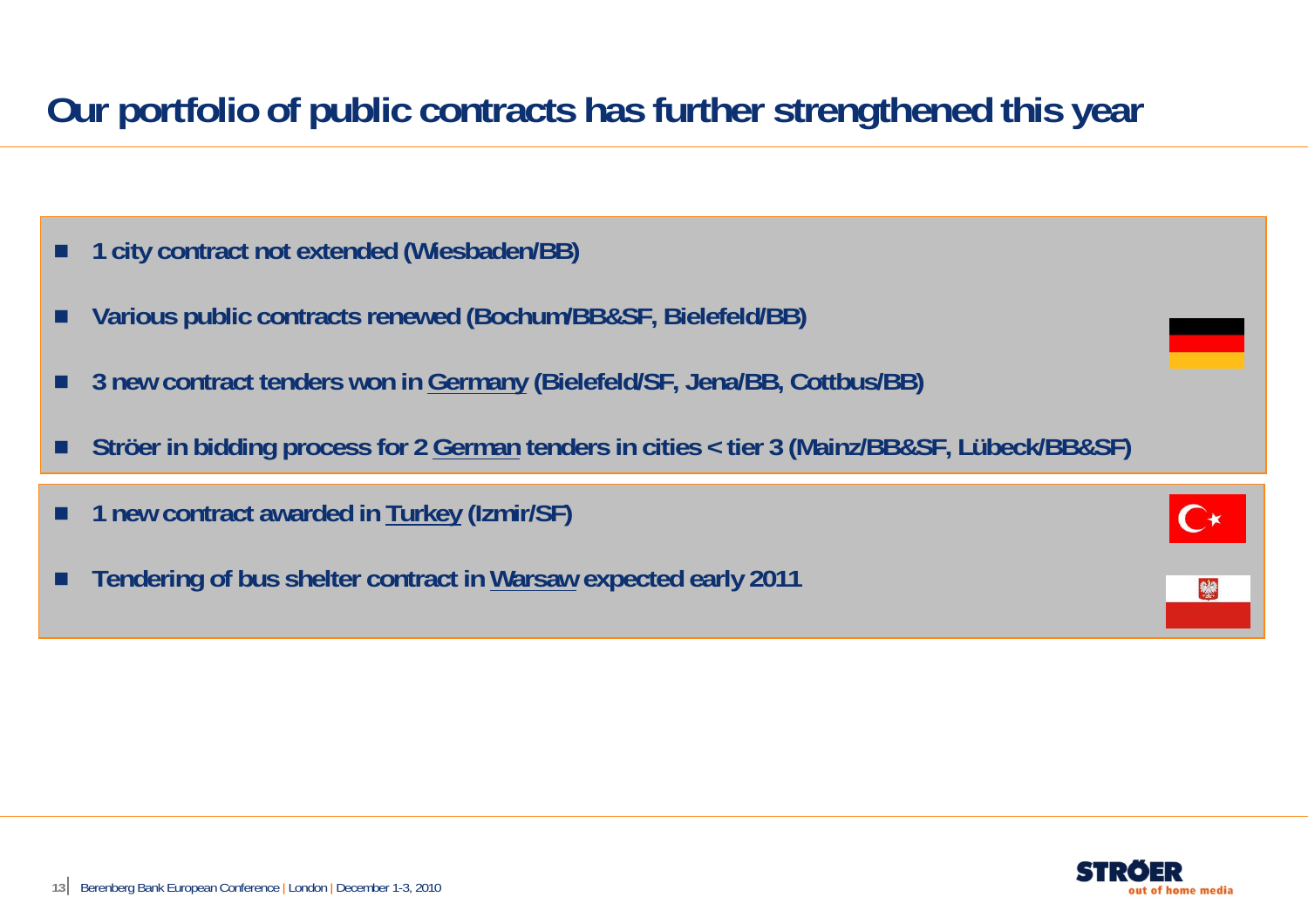

### **Ströer Group Revenues: Strong growth across all segments**

**€ MM**



- **Continued revenue enhancement in all segments in Q3 and 9M**
- **Turkey and "Rest of Europe" with double-digit organic growth rates over first 9M**
- **Q3 Polish organic growth +6% while Giant Poster business even advanced at double-digit pace**

\* Ströer Poland and blowUP Group

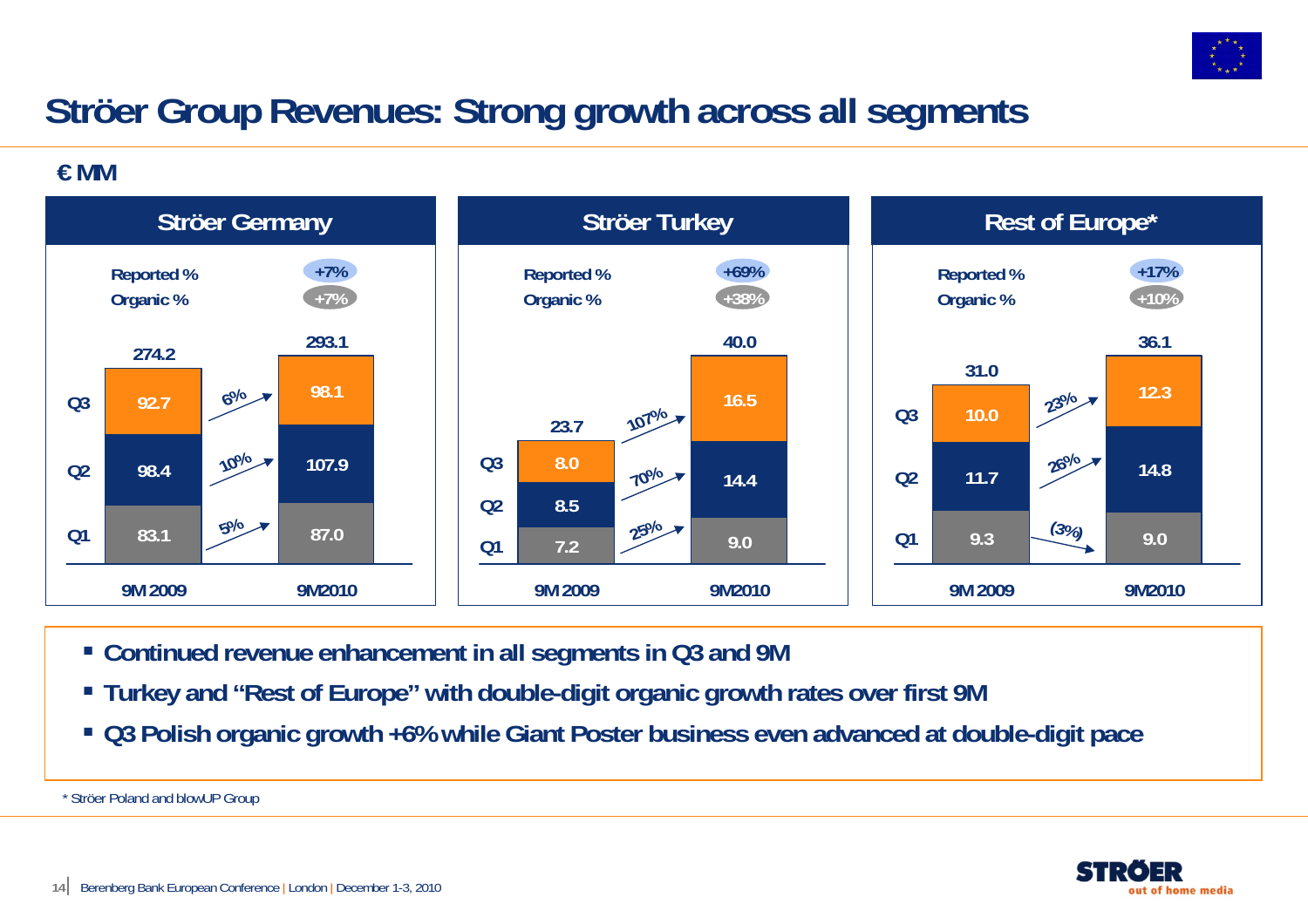

### **Ströer Group Revenues: Equally fuelled by Billboard and Street Furniture**

**€ MM**



- **Billboard revenues saw strong increase across the product range particularly in Germany and Turkey**
- **Premium products lifted Street Furniture sales well ahead of last year on the back of higher filling ratios**
- **Growth in transport revenues supported by double-digit increase in digital revenues**

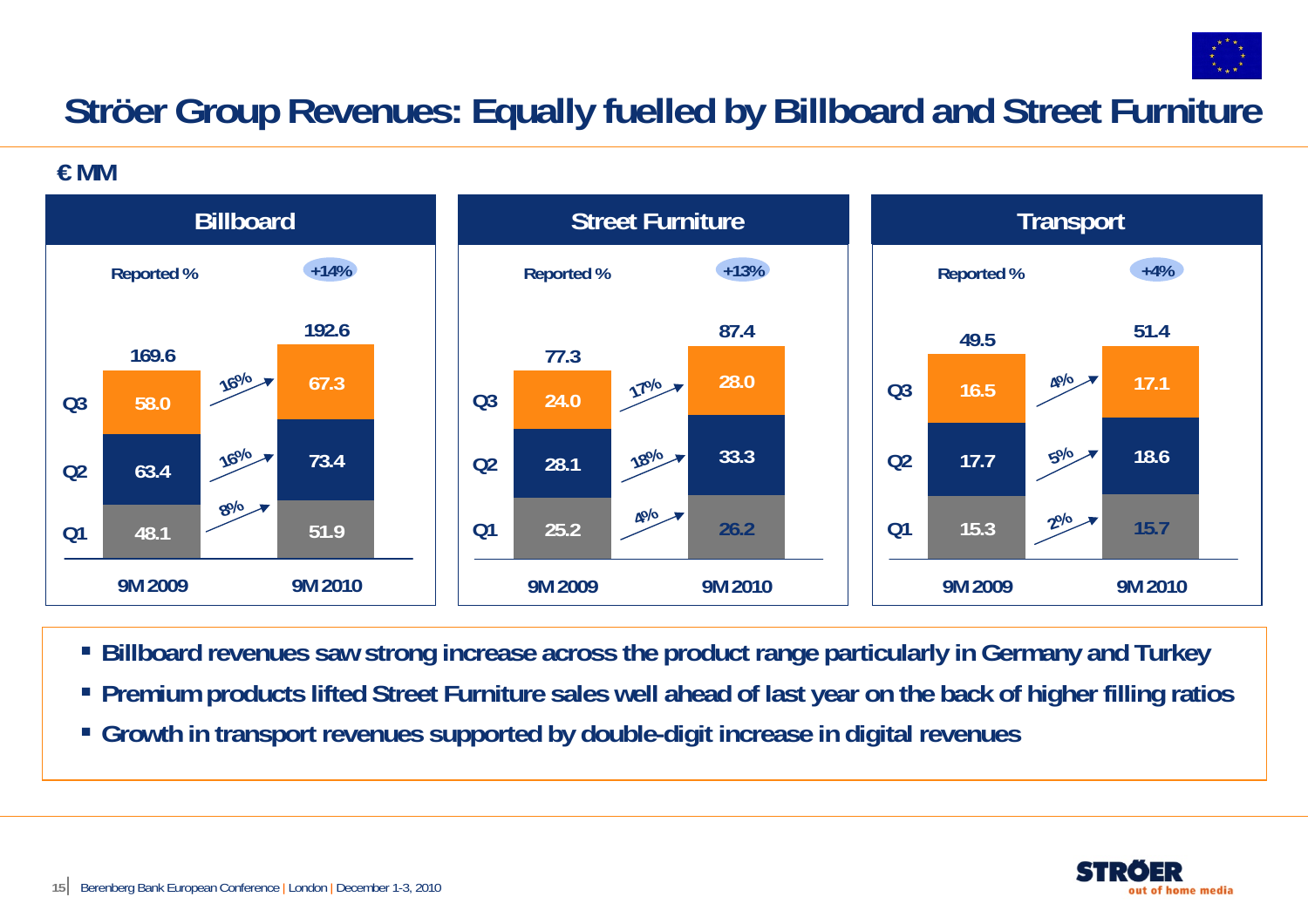### **Ströer Group 9M 2010 P&L Summary**

| (EMM)                       | 9M 2010  | 9M 2009  | Change(%) |
|-----------------------------|----------|----------|-----------|
| <b>Revenue</b>              | 369.1    | 328.9    | $+12$     |
| <b>Direct costs</b>         | $-205.2$ | $-185.5$ | $+11$     |
| SG&A                        | $-92.1$  | $-87.5$  | $+5$      |
| Other operating result      | 2.9      | 4.0      | $-26$     |
| <b>Operational EBITDA</b>   | 74.8     | 59.9     | $+25$     |
| <b>Depreciation</b>         | $-17.8$  | $-19.2$  | $+7$      |
| <b>Amortisation</b>         | $-13.8$  | $-16.3$  | $+15$     |
| <b>Exceptional items</b>    | $+34.9$  | $-2.9$   |           |
| <b>EBIT</b>                 | 78.1     | 21.5     | >100      |
| <b>Net financial result</b> | $-40.3$  | $-37.7$  | $-7$      |
| <b>Income taxes</b>         | $-5.0$   | $-4.1$   | 23        |
| <b>Net Income</b>           | 32.8     | $-20.3$  |           |
| <b>Net Adjusted Income</b>  | 13.2     | 1.5      | >100      |

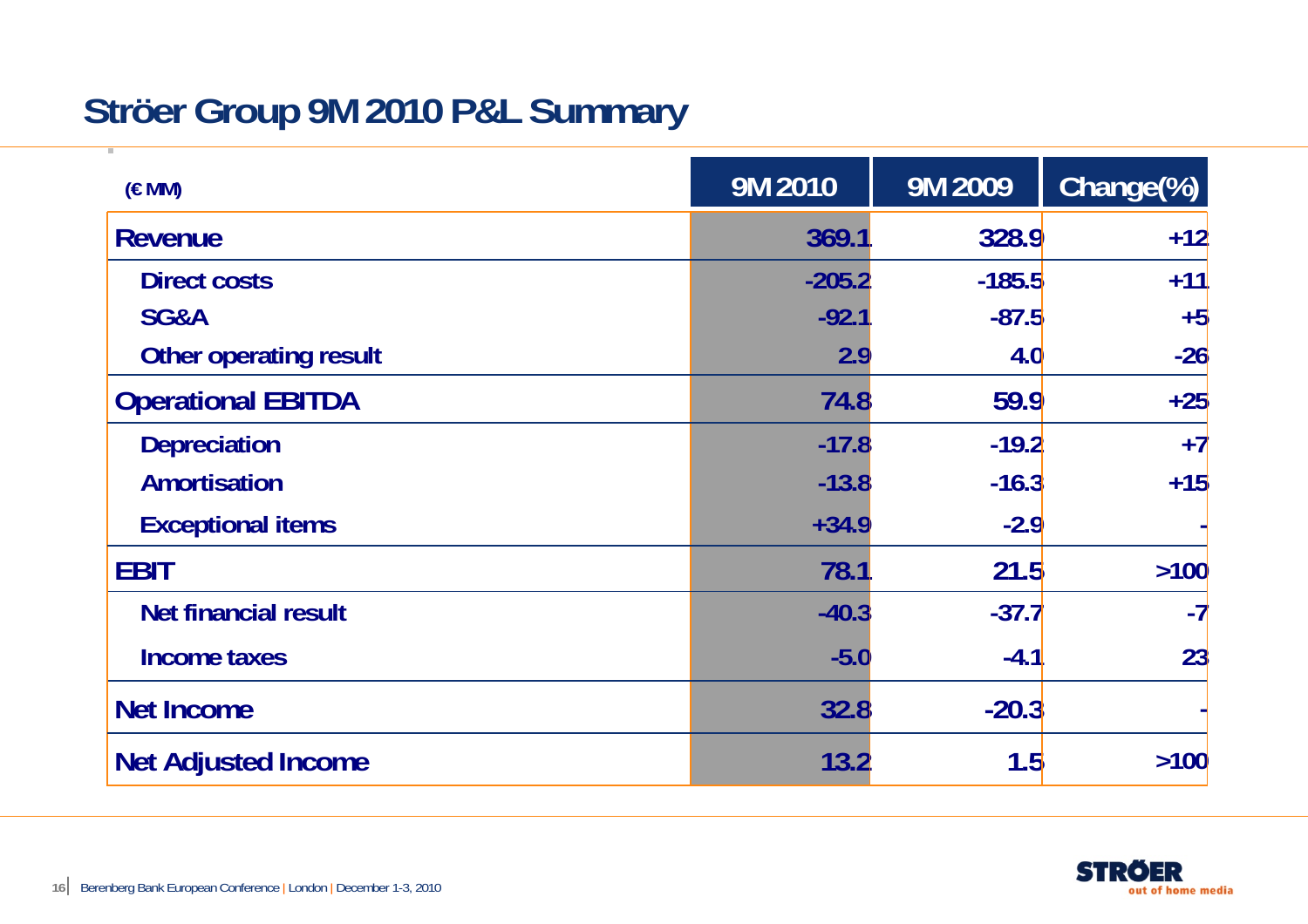

### **Group Net Adjusted Income improved more than 8-fold year-on-year**



- **Positive re-measurement effect of existing Ströer Turkey stake in line with IFRS 3 (€ +56MM)**
- **IPO related exceptional items amounted to some € 17MM**
- **Exceptional charges in financial result mainly attributable to reclassification of hedge amounts**

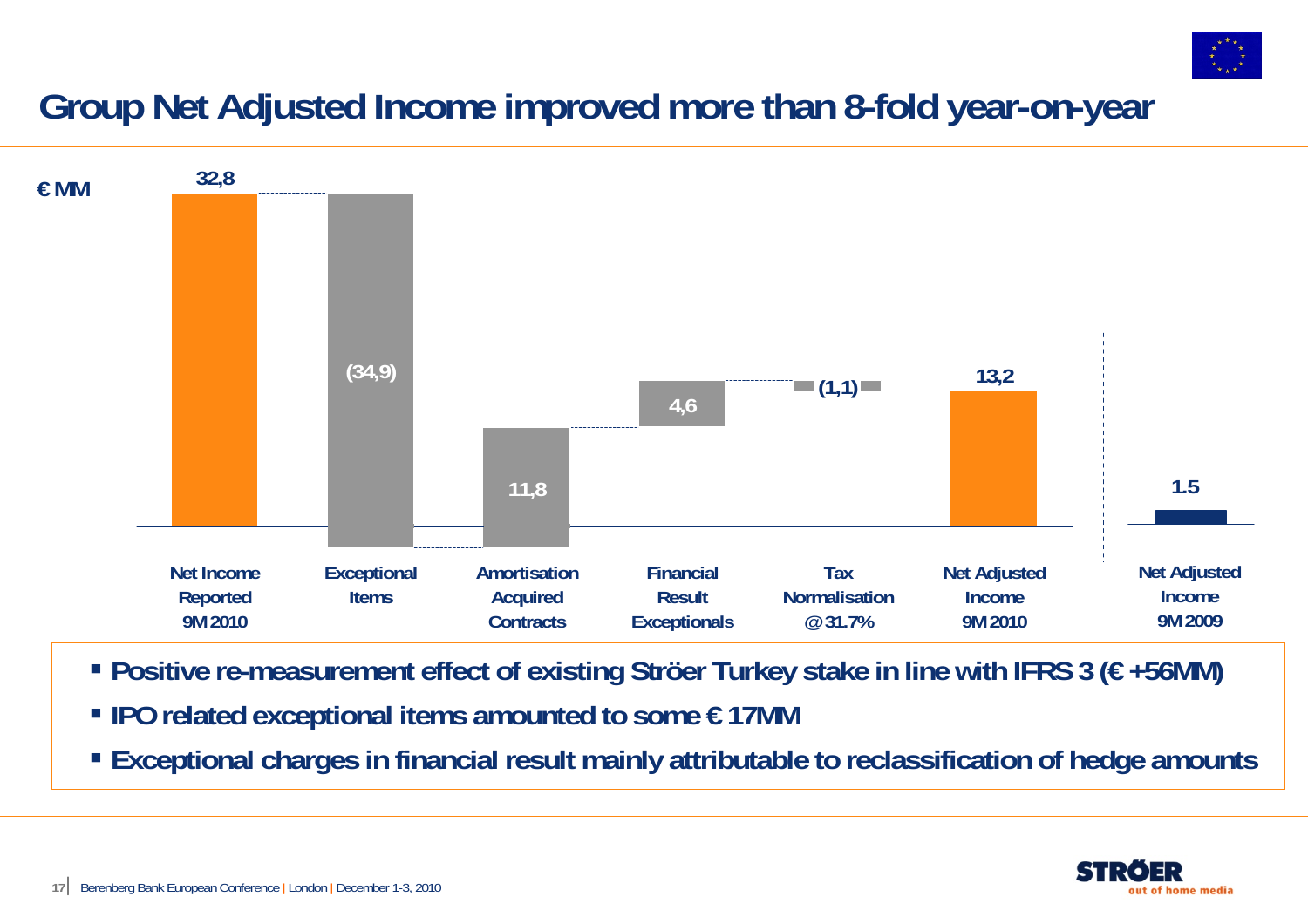

### **Significant increase in top-line coupled with margin expansion**

**€ MM**



- **Strong revenue growth across all segments in Q3 and 9M**
- **Double-digit organic revenue growth rates in Turkey and BlowUp business**
- **Margin enhancement mainly fuelled by Germany and Turkey**

\* Shows full consolidation of Ströer Turkey assuming Ströer Turkey's stake had been increased from 50% to 90% at 1 Jan 2009

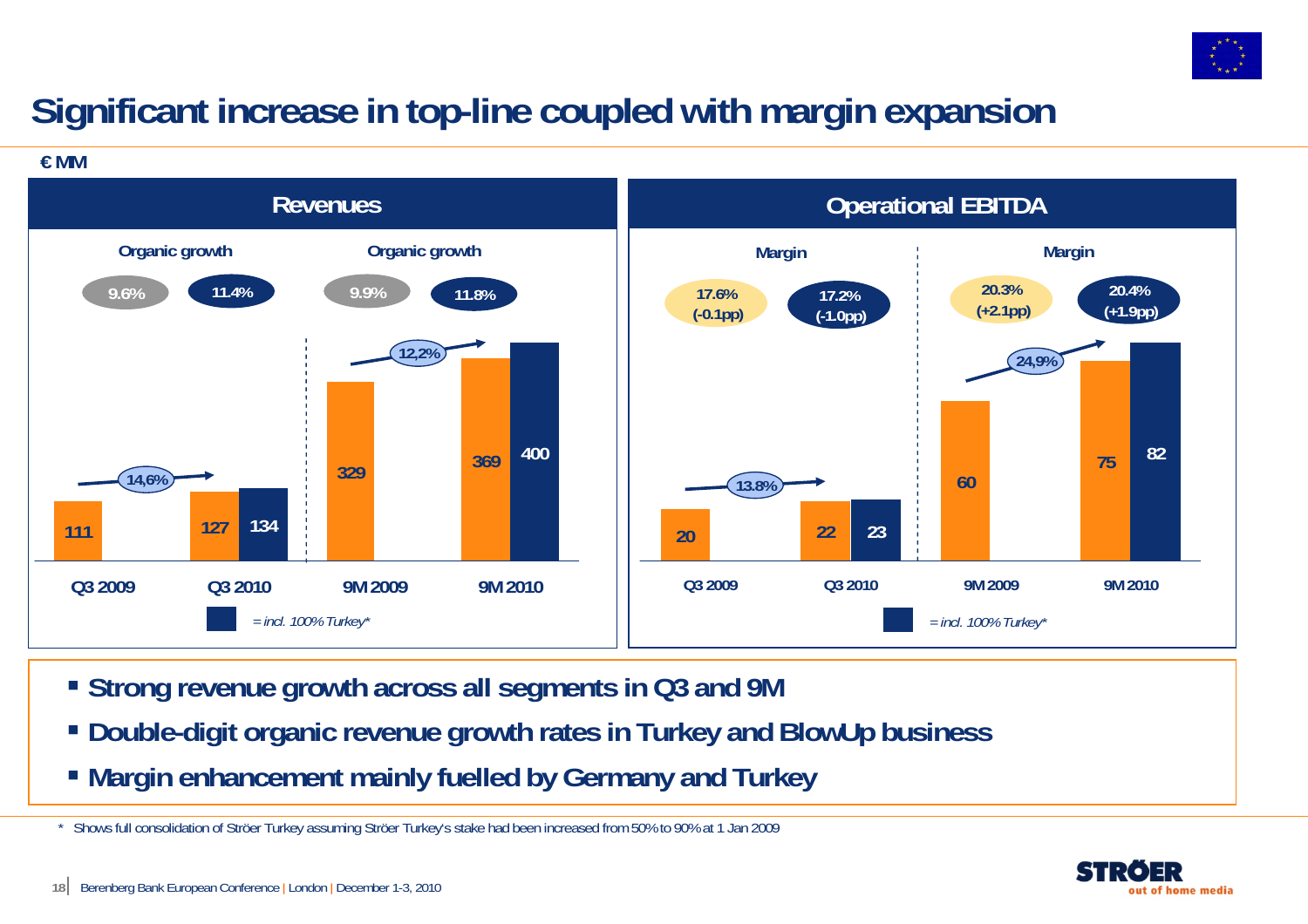### **Ströer Germany**

**€ MM**



- **Revenue growth primarily due to improved trading of Billboard, Street Furniture and Other**
- **Strong 9M operating leverage supported by flat overhead spending**
- **Capex reduction resulting from fewer renewal actions and inventory usage**

<sup>\*</sup> Excluding cash paid for investments in non-current financial assets and acquisitions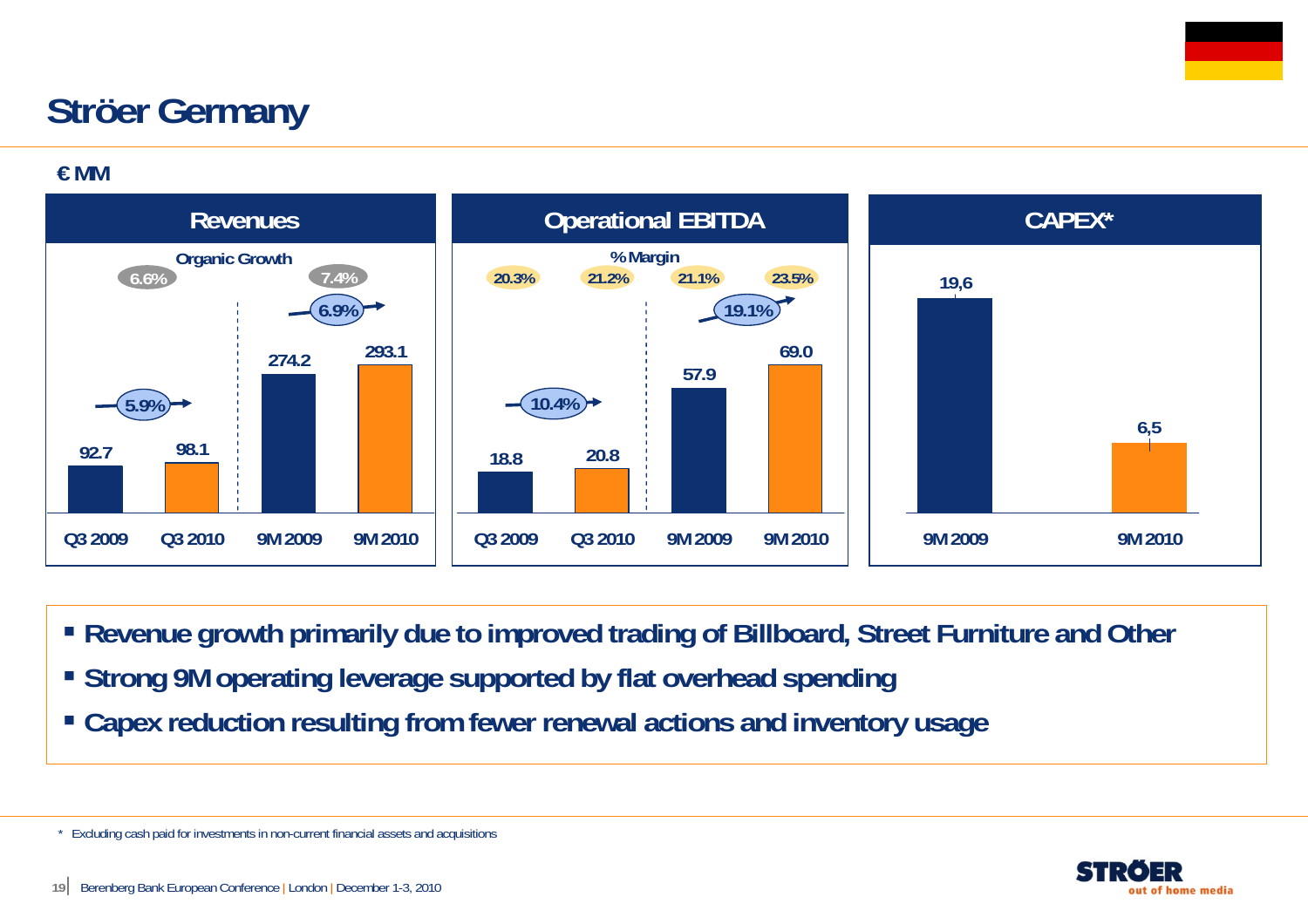

## **Ströer Turkey (100% view)\***

**€ MM**

\*



- **Outstanding headline and organic revenue growth**
- **Increase in sales mainly driven by higher filling ratios across all major asset classes**
- **Operating leverage impacted by temporary changes in rent mix and bonus scheme dynamics**

Ströer Turkey consolidated at 50% up to August 2010, thereafter full consolidation applied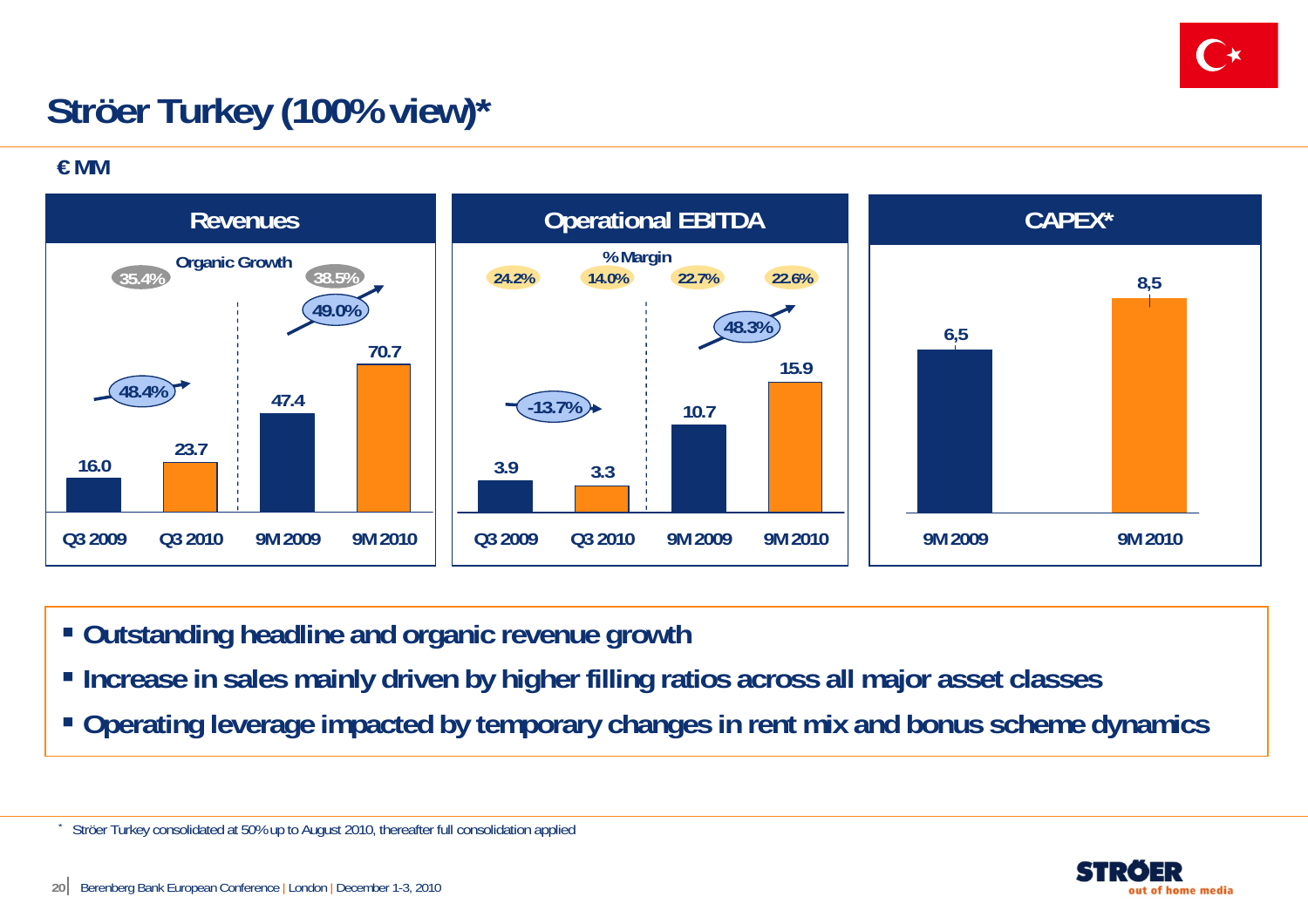

## **Ströer Rest of Europe\***

**€ MM**



- **Significant revenue growth generated in Polish and blowUP business**
- **Q3 organic sales growth of +6% in Poland and even double-digit in giant poster operations**
- **9M Operational Ebitda margins strongly up in blowUP with Poland yet to improve**

\* blowUP business and Ströer Poland

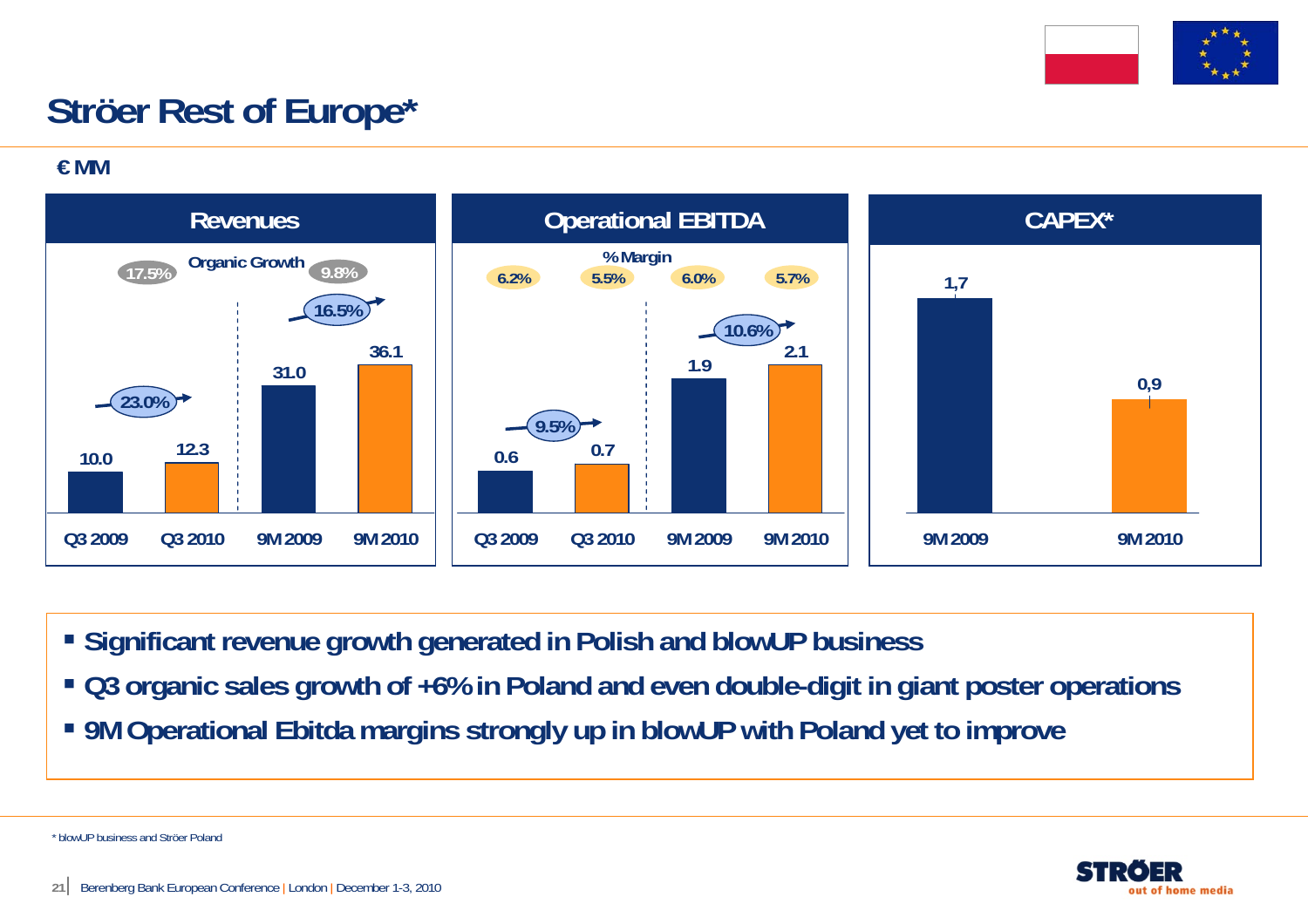### **Reconciliation of reported EBITDA to Operational EBITDA (incl. 100% TR)**



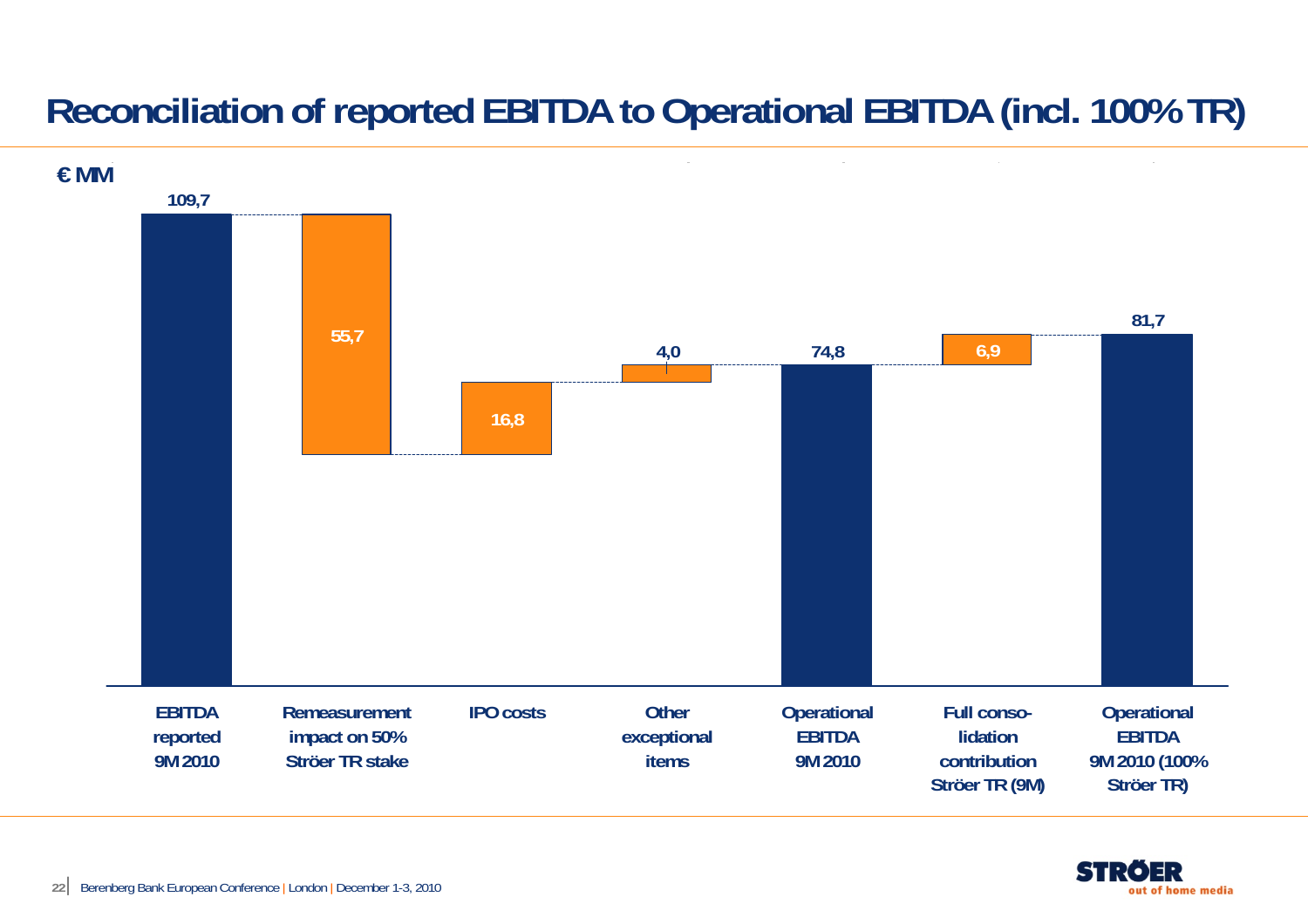### **Substantial underlying cash generation year-to-date**

### **€ MM**



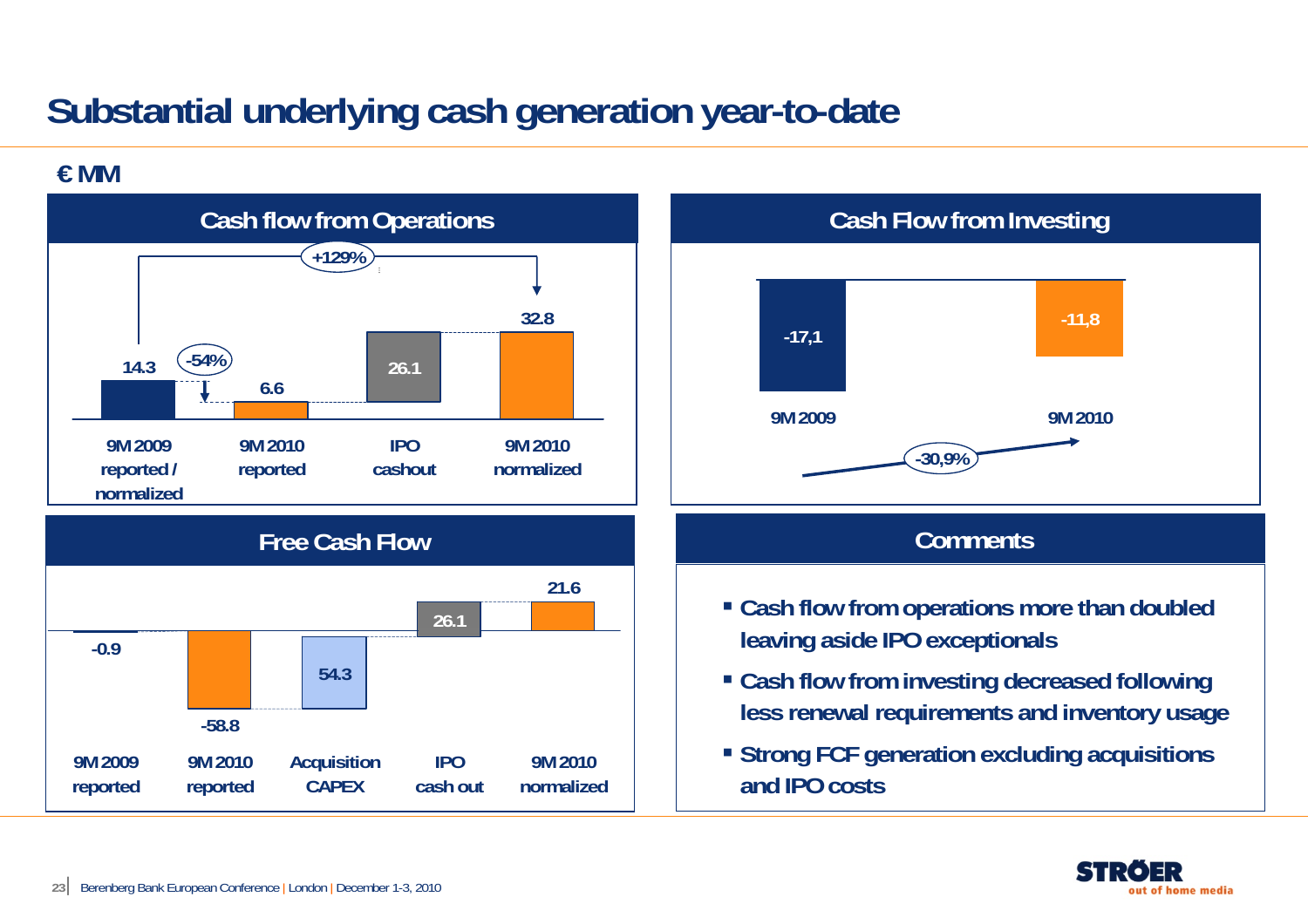### **Significant Net Debt reduction following IPO**



**€ MM**

Notes (1) Excluding derivative financial instruments

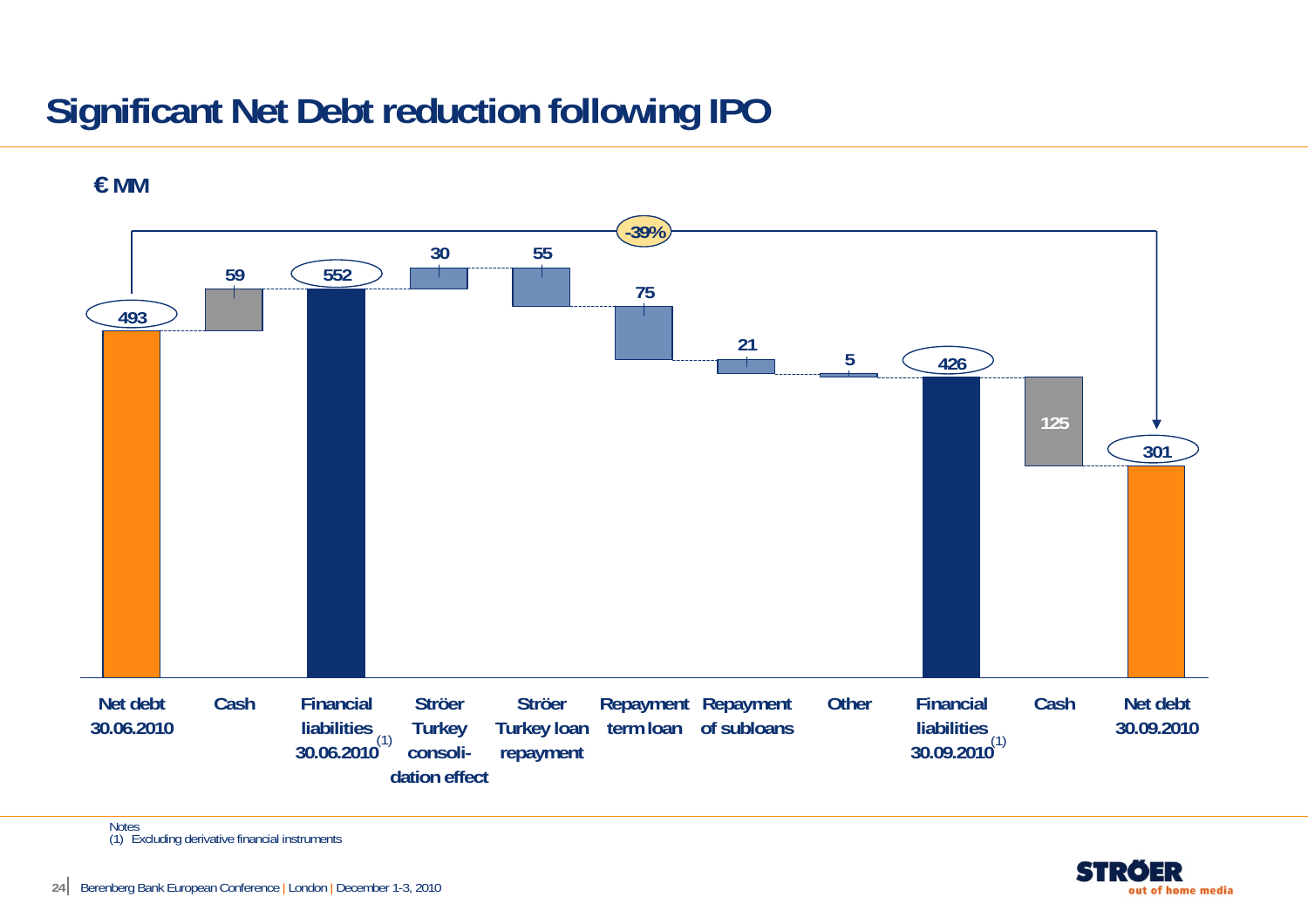In the traditionally strong 4<sup>th</sup> quarter, **Ströer is looking to repeat the sales successes achieved year-to-date despite relatively high prior-year figures. Overall, management is optimistic going into the 4th quarter and, based on the assumption that the Turkish joint venture Ströer Kentvizyon had been fully consolidated since 2009, anticipates at least 9% organic growth for the whole of 2010.**